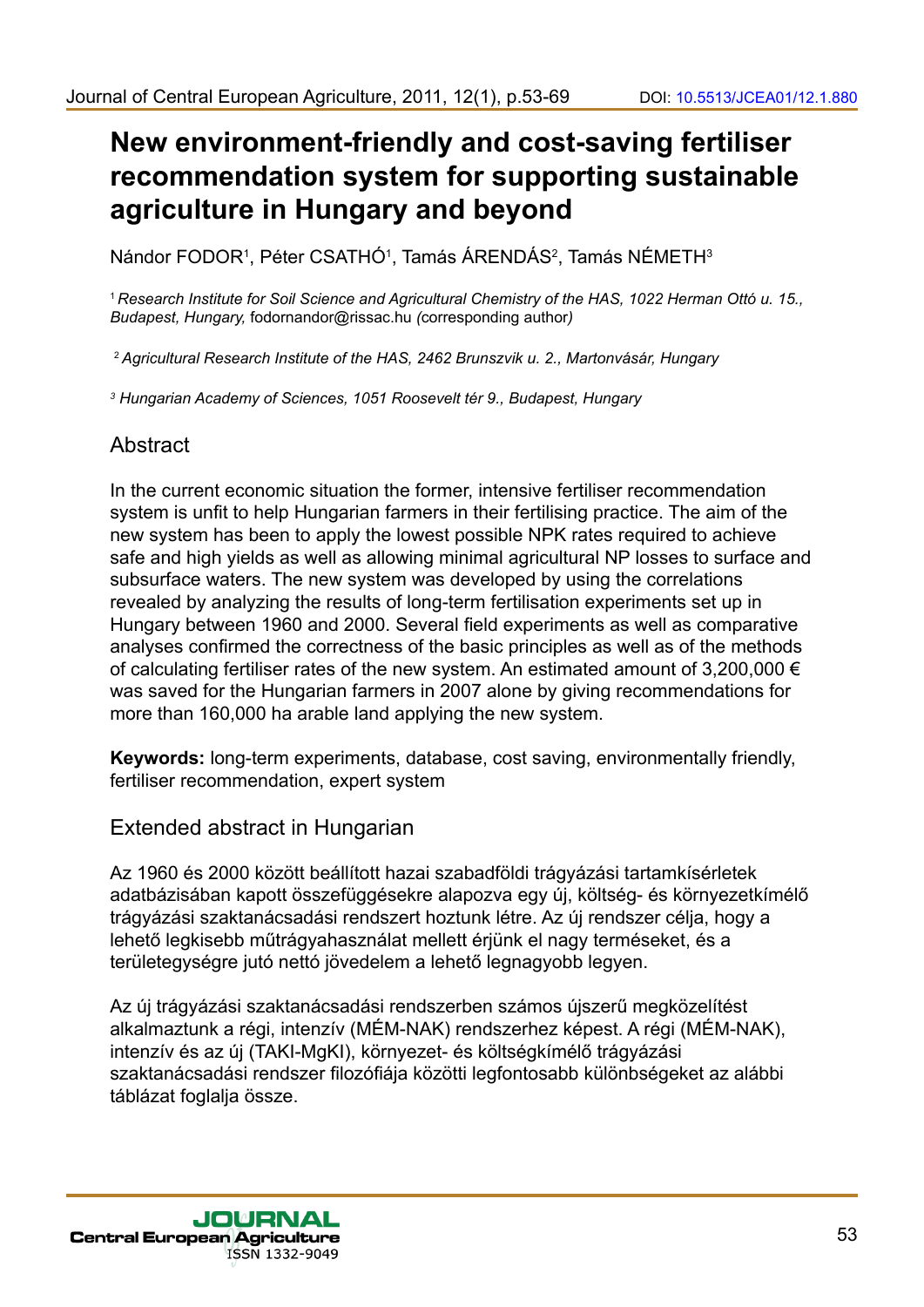| <b>MÉM NAK</b> |                                                                      | MTA-MgKI |                                                                                       |
|----------------|----------------------------------------------------------------------|----------|---------------------------------------------------------------------------------------|
|                | Maximális termésszintre való<br>törekvés                             |          | Gazdaságos termésszintre<br>való törekvés                                             |
|                | Minden évben PK-trágyázás                                            |          | A vetésforgó (periodikus)<br>PK-trágyázása                                            |
|                | PK-trágyázás minden talaj PK-<br>ellátottsági szinten                |          | PK-trágyázás csak jó-közepes<br>gyengébb talaj<br>és annál<br>PK-ellátottsági szinten |
|                | Nagyobb talaj tápelem-<br>ellátottsági határértékek                  |          | Kisebb talaj tápelem-<br>ellátottsági határértékek                                    |
|                | Egységes talaj tápelem-<br>ellátottsági határértékek                 |          | Növénycsoporttól függő talaj<br>tápelem-ellátottsági<br>határértékek                  |
|                | Nagyobb fajlagos<br>tápelemtartalmak                                 |          | Kisebb fajlagos<br>tápelemtartalmak                                                   |
|                | A tervezett termésszinttől<br>független fajlagos<br>tápelemtartalmak |          | A tervezett termésszinttől<br>függő fajlagos<br>tápelemtartalmak                      |

A Nemzetközi Foszfor Intézet (IMPHOS) finanszírozásával a különböző hazai trágyázási szaktanácsadási rendszerek tesztelését, köztük az új MTA TAKI – MTA MgKI költség-, és környezetkímélő rendszert, egy hároméves program keretében őszi búza, kukorica és tavaszi árpa növényekkel, három jellegzetes talajon (barna erdőtalaj, csernozjom, réti talaj) végeztük el. Az IMPHOS tesztkísérletek mindhárom talajon, valamennyi növénynél igazolták az új rendszer alapelveinek, műtrágya adag számítási módszerének helyes voltát: a MÉM NAK intenzív összes NPK adag ajánlásainak esetenként 40-60%-ának kijuttatásával az új MTA TAKI-MTA MGKI rendszer a MÉM NAK intenzív ajánlásával kapottal azonos, nagy terméseket eredményezett (4. ábra).

A Közép és Kelet Európai országok 19. konferenciáján (Visegrád, 2007) több mint 30 növénytáplálási szakember részvételével, 11 ország trágyázási szaktanácsadási rendszere került összehasonlításra. 11 ország összesen 22 talajmintájának felhasználásával, 6 növényre (őszi búza, kukorica, repce, rozs, burgonya és silókukorica) összesen 132 szaktanács készült a résztvevő országok szaktanácsadási rendszerének segítségével. Az eredmények alapján (5. ábra) kiderült, hogy a Közép és Kelet Európai országokban továbbra is intenzív jellegű PK szaktanácsadási rendszereket használnak. Kivételnek egyedül a litván és a magyar TAKI-MgKI rendszer volt tekinthető.

A új környezet- és költségkímélő trágyázási szaktanácsadási rendszer ajánlásait szimulációs növénytermesztési modellben felhasználva kimutattuk, hogy a TAKI-MgKI rendszer használatával jelentősen csökkenthető a túlzott nitrogén trágyázásra visszavezethető nitrátlemosódás kockázata (6. ábra).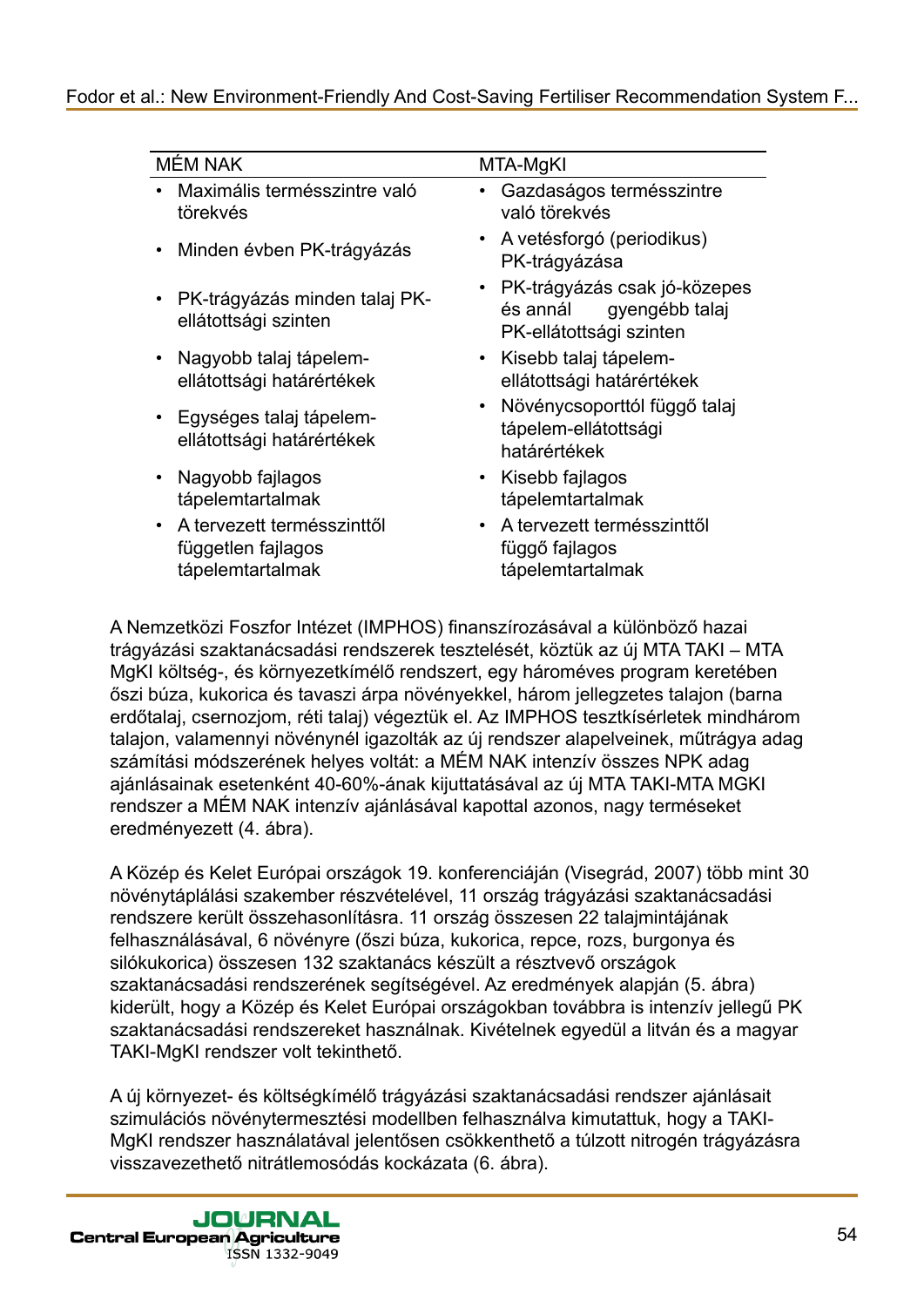# **Introduction**

From the 1960s in many countries in the world, including Hungary the agricultural production has gone through tremendous improvement. In Hungary the average yields of maize **(***Zea mays***)** and winter wheat (*Triticum aestivum*), the two main crops of the country, were tripled in three decades compared to those of the 1950s. Together with introducing new, intensive cultivars and hybrids, one of the main factors behind this development was the enormous increase in fertiliser use. Compared to 1960, by 1980 Hungarian arable land was given 10 times as much fertiliser. The same trend could be observed worldwide. Owing to the subsidization and the socialist ideal of production there were some state farms where 900 and 600 kgha-1 of active ingredient N-P<sub>2</sub>O<sub>5</sub>-K<sub>2</sub>O fertiliser was applied annually in the 1970s and 1980s for maize and winter wheat respectively. The political and mostly the economic changes in the late 1980s and early 1990s radically changed the fertilising practice of Hungarian farmers. Because of the withdrawal of subsidies, N fertiliser consumption dropped by 80% while PK fertiliser consumption decreased by more than 95% in a few years in Hungary compared to the earlier intensive period. Later on a slow, gradual increase of NPK fertiliser use could be observed.

Many soil science related institutes, universities and fertiliser producer companies have developed their own recommendation systems [30] [21] [1] [39] [12] [26] [16] [32] [6] [38]. Systems developed by fertiliser companies tend to recommend higher doses than those developed by 'disinterested' research institutes [31]. Practically each recommendation system is based on simple nutrient balance equations, though the elements of the input and output sides could be calculated using quite different methods. One possible way is to use sophisticated dynamic models [34] while the generally used method is to utilize correlations that were established based on a database of long-term fertiliser experiments [8]. Sometimes it is not only scientific principles, but business interests or even political deliberations are also incorporated into certain advisory systems.

In the MÉM-NAK, intensive fertiliser recommendation system [5] that was developed before the democratic transformation of Hungary several security concepts were applied to guarantee the secure and high yields as well as good reputation in the former Comecon countries by excessive fertiliser doses. Consequently, a significant PK pool accumulated in the Hungarian soils. This soil PK reserve considerably helped the Hungarian agriculture to survive the hard times of the 1990s when the use of P and K fertilisers practically decreased down to zero.

In the current economic environment the MÉM-NAK system is unfit to help the farmers in their fertilising practice. Nonetheless there are fertilising consultants still using this system or in better (or worse) cases an ad-hoc modified version of it causing serious financial and/or environmental damages. After the political and economic changes in Hungary an enormous need has risen for developing a cost saving and environmentally friendly fertiliser recommendation system.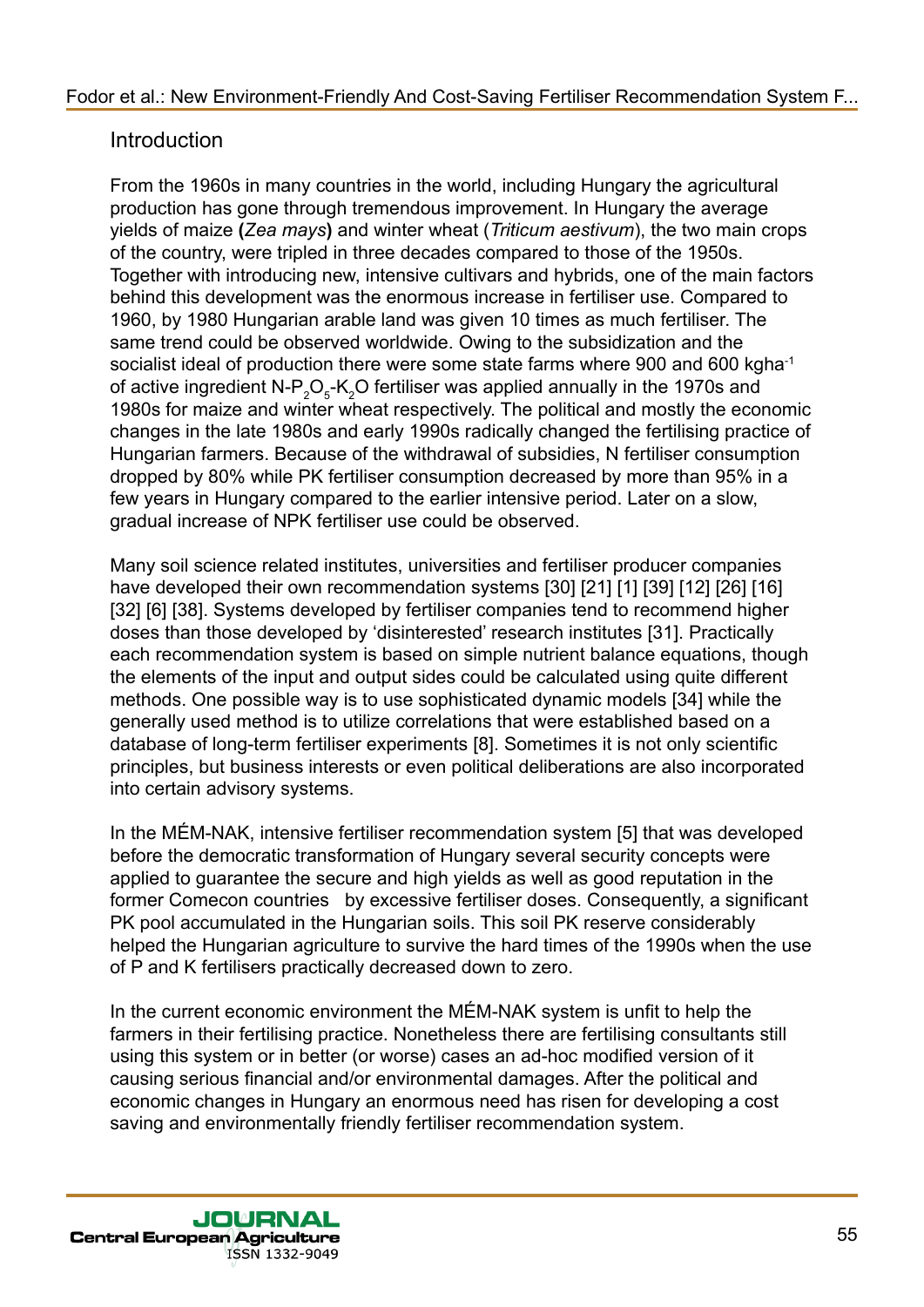The main objectives of this paper are the following:

- Present the most important steps of developing a new fertiliser recommendation system.
- Present the key features of the new system.
- Present some of the important, practical results that the recommendation system has achieved since its first release in 2004.

# Materials and Methods

One of the major goals of the Hungarian Academy of Sciences concerning the basic and applied research results achieved in the 35 academic research institutes is for these results to be utilized in practice as soon as possible. Based on the correlations revealed by analyzing the results of the long-term (1960-2000) fertilisation experiments of various Hungarian experts [20] [22] [23] [4] [2] [13] [25] [28] [7] [18] [29] [19], the development of a new cost-saving and environment-friendly fertiliser recommendation system was launched in the Research Institute for Soil Science and Agricultural Chemistry (RISSAC) and the Agricultural Research Institute (ARI) in the mid-1990s. The aim of the new system was to apply the lowest possible NPK rates required to achieve high yields. The principle was not to have the highest possible yield but to reach the maximum income per unit area while allowing minimal agricultural NP losses to surface and subsurface waters. The new system represents a new approach in many ways compared to the former intensive recommendation system. A comparison of the philosophy behind the intensive system and the new, cost-saving, environment-friendly fertiliser recommendations is presented in Table 1.

The new system uses new approaches (Table 1), as well as elements of the former, intensive MÉM-NAK system [5]. The new system uses the following formula for calculating the recommended NPK fertiliser amount (x):

Eq. 1.  $x = Y \text{ SNC}_Y F_{\text{SNS}} \pm C$ 

Where Y denotes the planned yield level (tha $-1$ ), SNC<sub>y</sub> is the specific nutrient content at the planned yield level (kgt<sup>-1</sup>),  $F_{\text{SMS}}$  is a factor depending on the nutrient status of the soil and C is a correction factor the value of which depends on the characteristics of the previous year(s): type and yield of the pre-crop, fate of pre-crop by-product, amount of applied liquid and/or farmyard manure, etc. During the development of the new system the aim was to find the method and the quantity of changing the explicit as well as the implicit factors of the above formula (1) to decrease the calculated fertiliser amount to the lowest limit that still ensures high yields and guarantees the highest possible income per unit area. Maize and winter wheat, the two main crops in Hungary, are used as examples to present the methodology. More details can be found in [8] and in [11]. Based on the correlations established in the database of the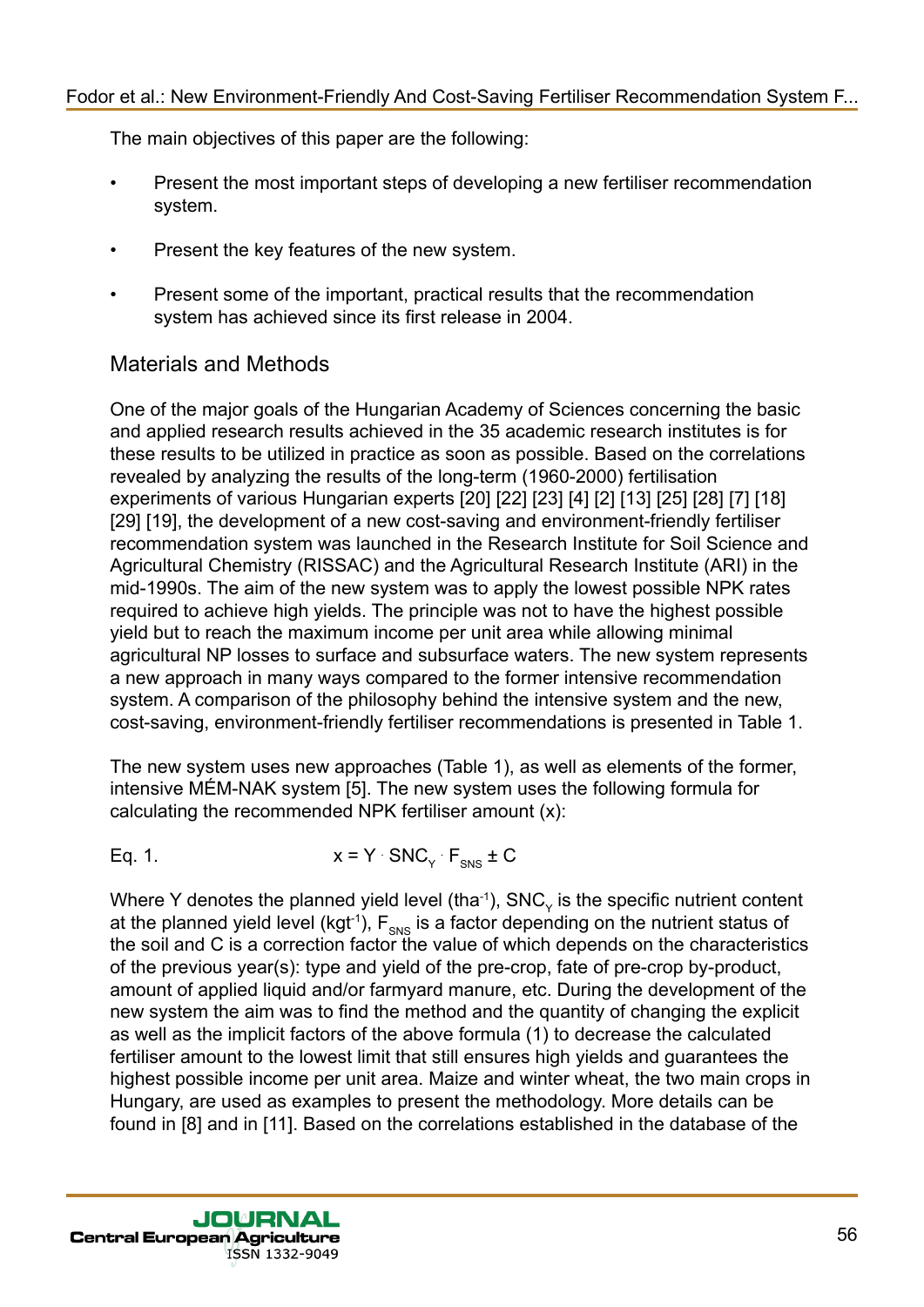long-term fertilisation experiments in Hungary (Fig. 1.) the following improvements have been made:

- 1. Plant species were divided into two groups: (N-, P-, K-) demanding and lessdemanding. This approach was first introduced in Hungary by Várallyay Sr. [36].
- 2. Limits of soil nutrient supply categories were lowered.
- 3. The category of 'excessive' soil nutrient supply was introduced.
- 4. A more detailed soil supply category system for phosphorus was put in place. This approach was first introduced in the RISSAC-KSzE integrated recommendation system [37].
- 5. A specific crop nutrient coefficient, depending on the planned yield level, was introduced to take the nutrient dilution effect into account.
- 6. Pertaining EU regulations have been incorporated.

Table 11 Comparison of the philosophies of the intensive and the environment-friendly fertiliser recommendation systems.

| Intensive nutrient supply system           | Environment-friendly fertilisation system                     |  |  |
|--------------------------------------------|---------------------------------------------------------------|--|--|
| (MÉM NAK)                                  | (RISSAC-ARI)                                                  |  |  |
| Aimed at achieving maximum yield           | Aimed at achieving economical yield                           |  |  |
| level                                      | level                                                         |  |  |
| Aimed at fertilising the soil<br>$\bullet$ | Aimed at fertilising the plant                                |  |  |
| Achievement and maintenance of good        | Achievement and maintenance of                                |  |  |
| or very good soil PK supplies              | moderate or good soil PK supplies                             |  |  |
| Rapid PK replenishment of the soil         | Slow PK replenishment of the soil                             |  |  |
|                                            | PK fertilisation to the crop sequence/                        |  |  |
| PK fertilisation every year                | rotation (periodic PK fertilisation)                          |  |  |
| PK fertilisation at all soil PK supply     | PK fertilisation only at good or poorer                       |  |  |
| levels                                     | soil PK supply levels<br>Lower limit values for soil nutrient |  |  |
| Higher limit values for soil nutrient      |                                                               |  |  |
| supply categories                          | supply categories                                             |  |  |
| Absence of an excessive soil nutrient      | Introduction of an excessive soil                             |  |  |
| supply category                            | nutrient supply category                                      |  |  |
| Uniform limit values for soil nutrient     | Separate soil nutrient supply                                 |  |  |
| supply categories                          | categories for demanding and for less                         |  |  |
|                                            | demanding crop groups                                         |  |  |
| Higher specific crop nutrient contents     | Lower specific crop nutrient contents                         |  |  |
| Specific crop nutrient contents            | Specific crop nutrient contents adapted                       |  |  |
| independent of the planned yield level     | to the planned yield level                                    |  |  |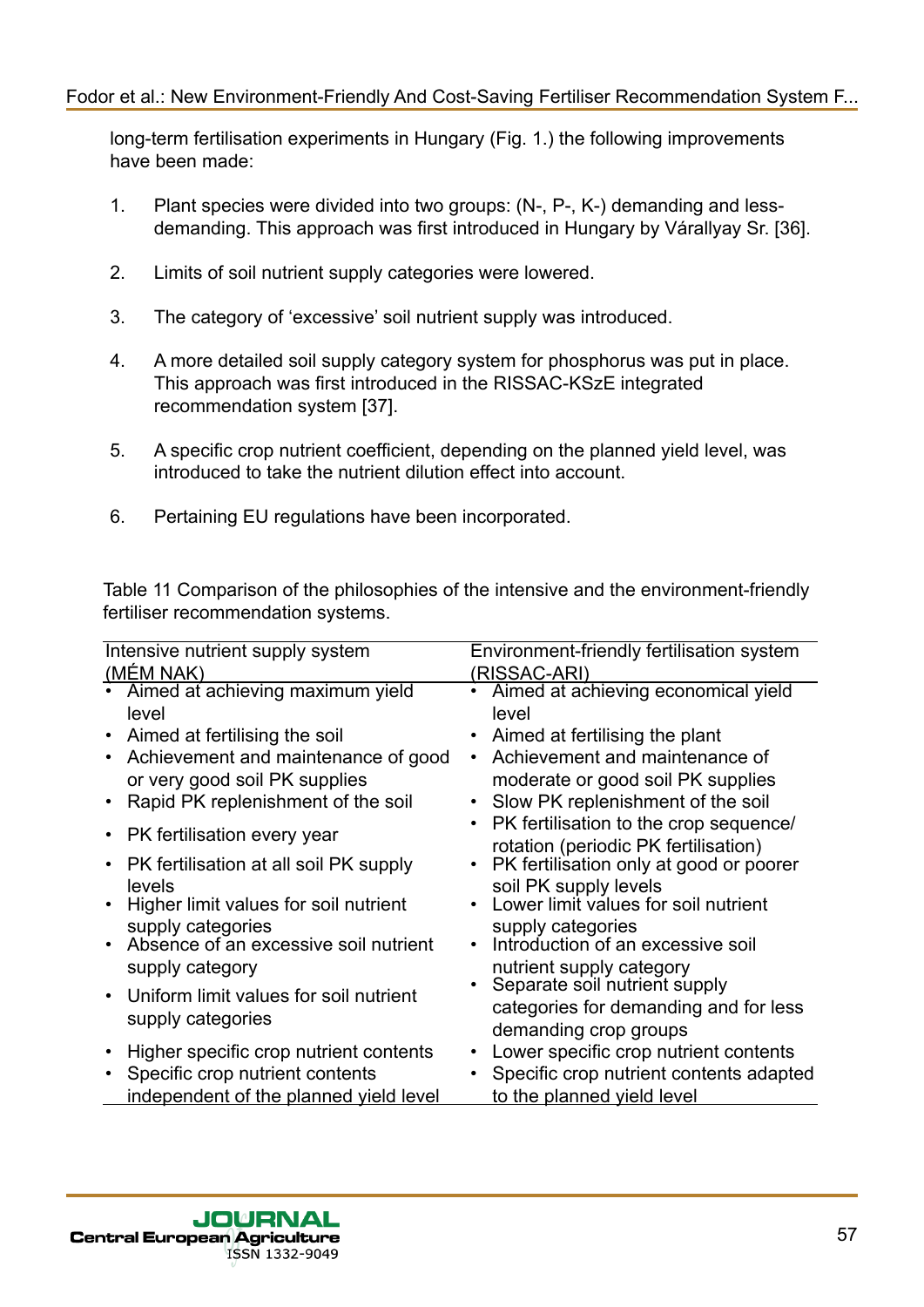

Fig. 1. 10 year average relative yields vs. soil organic matter [35], AL-P2O5 and AL-K2O [14] content in the Hungarian long-term N-, P- and Kfertilization experiments, (a) maize, (b) winter wheat. Relative yield is defined as a ratio of the yield observed in N-deficient (PK), P-deficient (NK) or K-deficient (NP) treatment and the yield observed in the treatment with harmonic nutrient supply (NPK).

## *1. Dividing plant species into two groups: (N-, P-, K-) demanding and lessdemanding.*

As it can be clearly seen on Fig. 1. even on soils having very poor soil P supply 80 % of the maximum yields for maize could be obtained without P fertilisation. Thus maize was classified as less-demanding for P. Winter wheat proved to be a P demanding crop having only 50 % yield without fertilisation on the soils very poor in P. Following this train of thoughts maize is a demanding while winter wheat is a less-demanding crop for K. Both crops belong to the N demanding group. Each crop that was incorporated into the new system was classified following this process.

This division of crops influences the determination of the soil nutrient supply categories. For example the *moderate* soil supply category for demanding crops is *good* for less-demanding crops.

# *2. Lowering the limits of soil nutrient supply categories*

In the new system the NPK supply categories are determined by the soil humus content, measured with Tyurin's [35] as well as the AL-P<sub>2</sub>O<sub>5</sub> and AL-K<sub>2</sub>O contents, measured with Egnér's [14] method. On soils having good or very good soil PK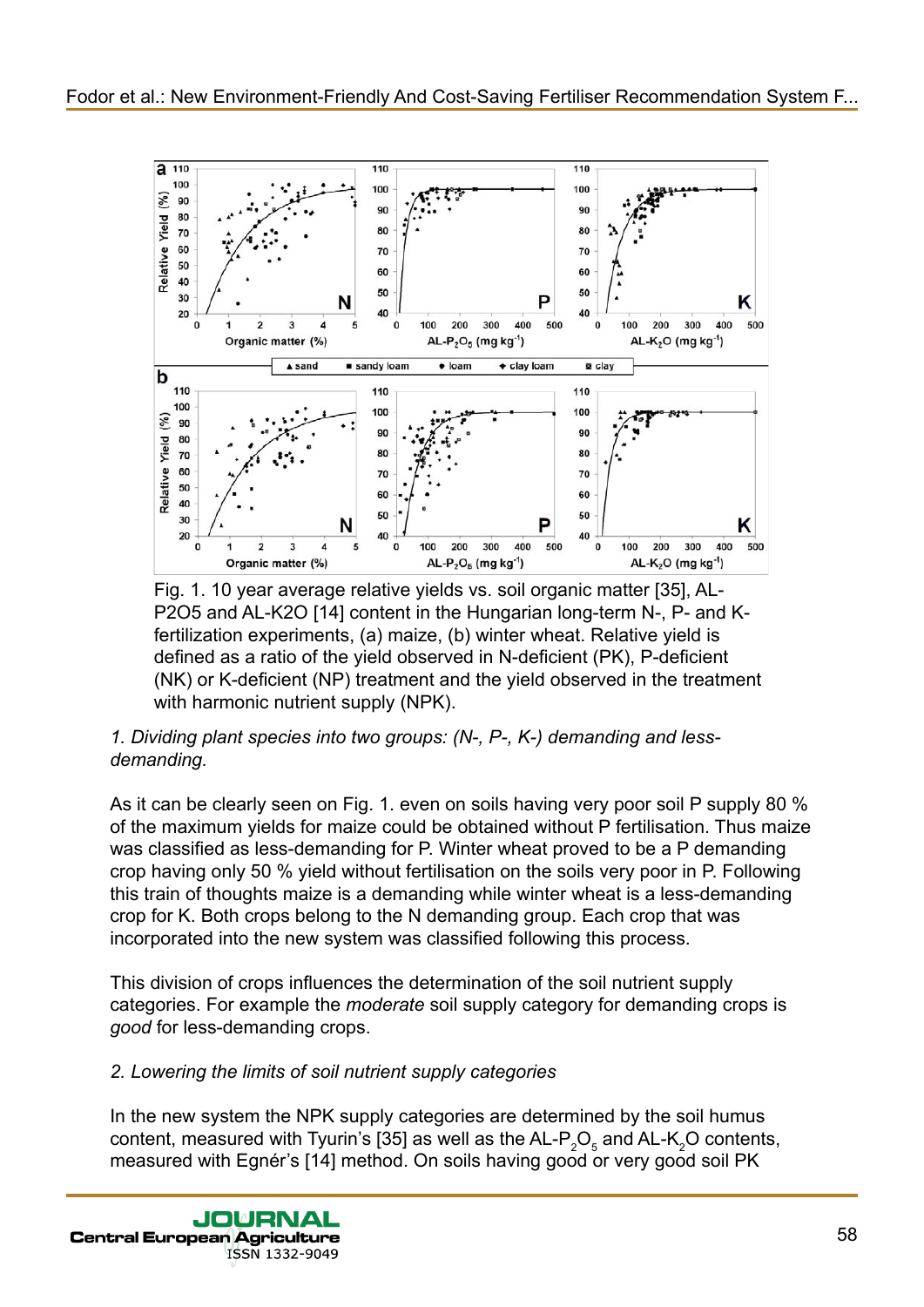supply practically no extra yield could be expected due to extra PK application, however, for yield safety reasons, many advisory systems recommend smaller or bigger amounts of PK fertiliser even for this category. In the former, intensive system the lower limit of the good soil K supply category is 200, 280 and 380 mgkg<sup>-1</sup> AL-K<sub>2</sub>O for loam, clay-loam and clay soils, respectively. In the Hungarian long-term fertilisation experiments one could hardly find and example when applying K fertiliser on soils, having more than 200 mgkg $\cdot$ 1 AL-K<sub>2</sub>O, caused significant yield increase (Fig. 1.). Consequently, the lower limit of the good soil K supply category was decreased by up to 180 mgkg-1 for demanding crops, depending on the soil type. For lessdemanding crops even lower category limits were introduced. Similarly to this the lower limit of the good soil P supply category was lowered by up to 90 mgkg-1 AL- $\mathsf{P}_\mathsf{2}\mathsf{O}_\mathsf{s}$ , depending on the crop category and the soil type.

## *3. Introducing the 'excessive' soil nutrient supply category*

The former, intensive system recommends applying fertilisers at every level of soil nutrient status. Experiments prove that there are certain extreme limits of soil nutrient supply above which there is no point applying any fertiliser since it won't realize yield increase in circumstances of any sort. In fact giving superfluous P fertiliser on Zndeficient soils could cause yield loss of maize up to 2000 kgha-1 due to Zn-P antagonism [9] that could be eliminated by foliar or soil Zn application. Therefore, the 'excessive' soil nutrient supply category has been introduced in the new system that recommends no PK fertiliser for soils of this category either in mineral or in organic form. The lower limit of the 'excessive' category is defined by 1.5 times the lower limit of the 'good' category.

## *4. Introducing a more detailed soil supply category system for phosphorus*

Depending on the soil type and lime content the former system distinguishes between 8 different soil categories in determining the soil P supply status. Based on the enormous amount of available data a much more detailed system was introduced with 42-42 different soil categories for P demanding and less-demanding crops. The new system provides a much more accurate determination of the soil P supply status, thus the required P fertiliser amount.

## *5. Introducing specific crop nutrient coefficient depending on the planned yield level*

In contrast with the former intensive system, the principle of 'nutrient dilution effect' has been incorporated into the new one. It is a general observation that the greater the yield level the lower the specific plant nutrition content (Fig. 2.) [17]. An important consequence of incorporating this principle into the new system is that the recommended nutrient doses have crop specific upper bounds that are not exceeded, not even in the case of planning record yields.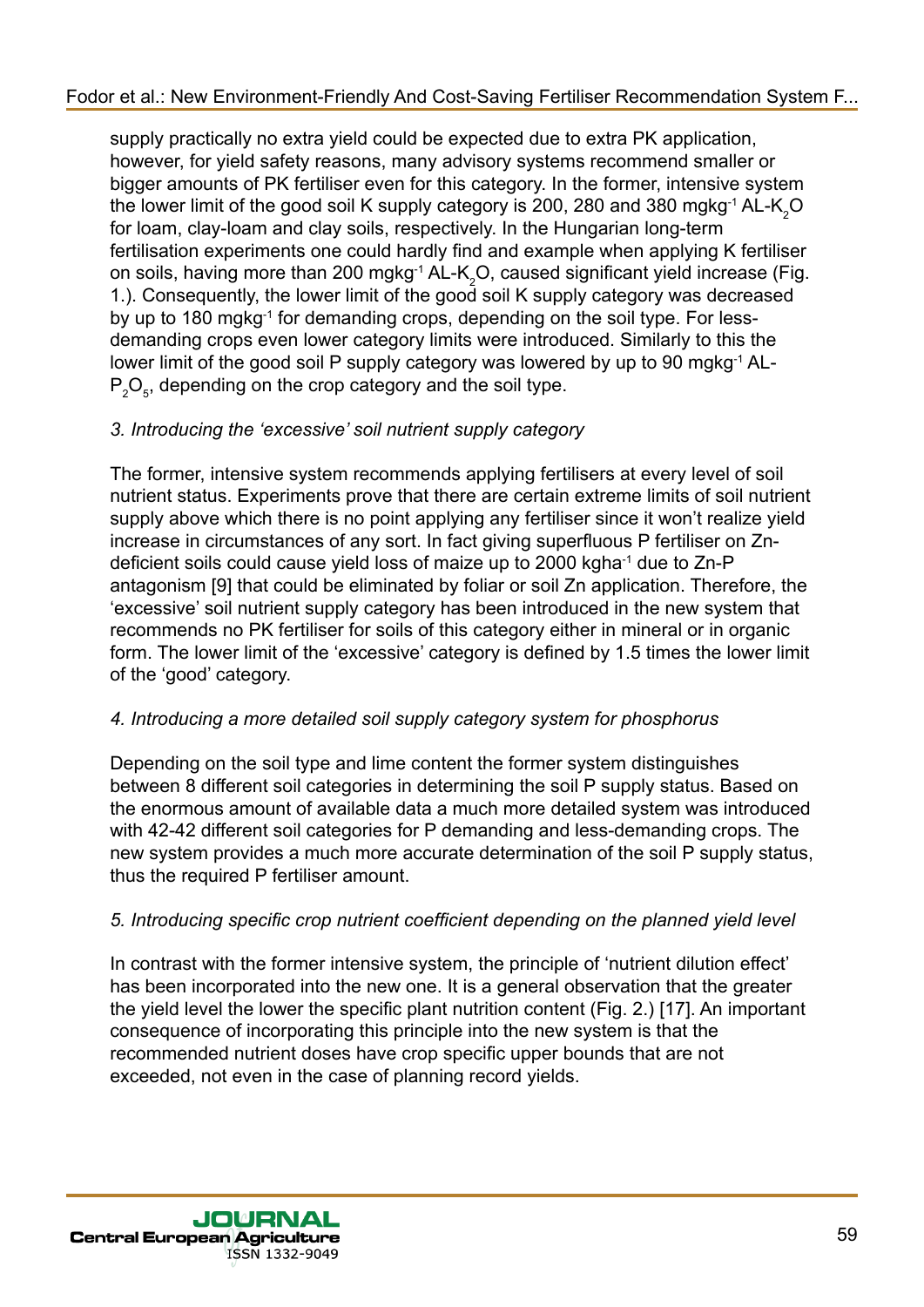*6. EU environmental protection requirements and regulations (Nitrates Directive, 91/676/EEC) have been incorporated into the new system*

#### *Software version of the new, cost and environmentally friendly system*

Based on the correlations calculated from the database of long-term fertilisation experiments carried out in Hungary between 1960 and 2000, as well as on the above mentioned principles, a user friendly software was created in order to make the incorporated knowledge available in a practical manner for farmers. An objectoriented software development environment was used for implementing the electronic version of the advisory system. Its latest version is able to prepare recommendations for more than a hundred different plants: field crops, field vegetables, fruits and grape. An assortment of any fertiliser company could be linked to the software that is able to find the fertiliser type that fits best to the calculated N:P:K active ingredient ratios. For farmers or agricultural enterprises with numerous plots the software is able to sort the plots according to their need for fertilization. Though the software has its own data handling module, input soil data can be imported from other applications, such as MS Excel, which can be very useful for large farms when the results of the soil analysis arrive from the laboratory. The functioning of the software is demonstrated on Fig. 3. The software has been operated by the fertilization experts of Nitrogénművek Ltd. since 2005, as well as by the consultants of the Hungarian Chamber of Agriculture since 2006.

| Identifier                                   | <b>IMPHOS-1</b>       | <b>IMPHOS-2</b> | <b>IMPHOS-3</b> |
|----------------------------------------------|-----------------------|-----------------|-----------------|
| Location in Hungary                          | Balatonszentgyörgy    | Mezőkövesd      | Nagyhörcsök     |
| Soil textural group                          | sandy loam            | clay loam       | loam            |
| Soil FAO group                               | <b>Haplic Luvisol</b> | Vertisol        | Chernozem       |
| $pH_{\rm KCl}$                               | 6.45                  | 4.49            | 7.1             |
| CaCO3 content (%)                            | 0                     | 0               | 3.9             |
| Humus content (%)                            | 1.62                  | 3.43            | 2.95            |
| AL-P <sub>2</sub> O <sub>5</sub> content (%) | 107                   | 38              | 90              |
| $AL-K2O content (%)$                         | 156                   | 209             | 167             |
| Planned yield (t/ha)                         |                       |                 |                 |
| 2004: winter wheat                           | 5                     | 5.5             | 6               |
| 2005: maize                                  | 8                     | 7               | 10              |
| 2006: spring barley                          | 4.8                   | 5               | 5.5             |

Table 2. Basic data of the IMPHOS field trials in Hungary, 2004-2006.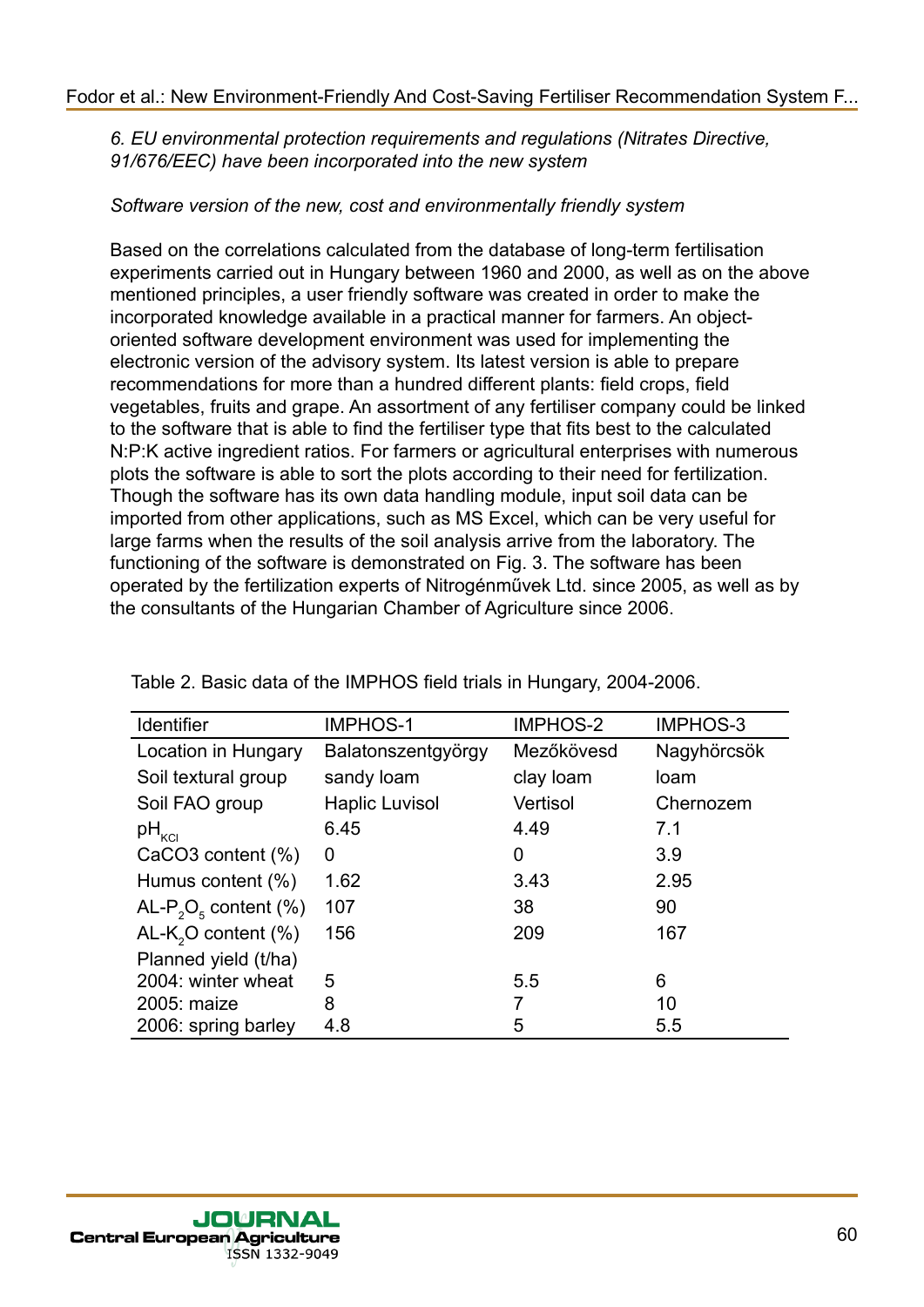

Fig. 2. K content in 1000 kg biomass depending on the yield for (a) maize and (b) winter wheat in the control treatment of plant nutrition experiments [3].



Fig. 3. Flowchart of the software version of the new, cost and environmentally friendly system

**JOURNAL Central European Agriculture** ISSN 1332-9049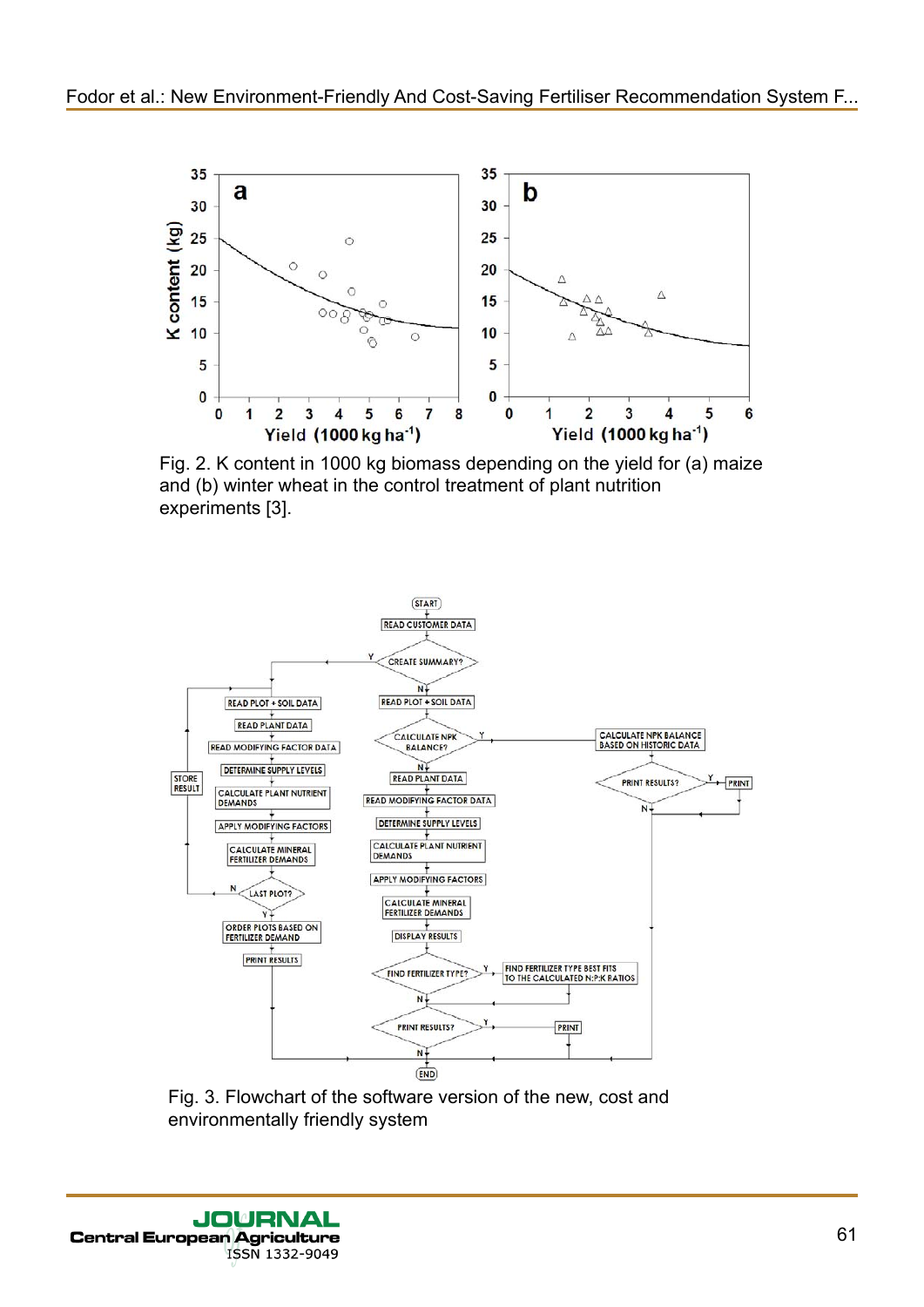*Projecting the consequences of different plant nutrition strategies using a crop simulation model*

In 1965 a long-term fertiliser experiment was launched at one of the RISSAC pilot farms (Table 2, Nagyhörcsök). In the experiment three treatments were set for a winter wheat – maize crop rotation with 0, 150 and 250 kgha $\cdot$ <sup>1</sup> N fertiliser rates. Kovács et al. [24] published the details of the experiment including the meteorology and soil related, as well as the agro-technical data that were used for providing the input data required for running the CERES model [33]. The results of this long-term fertiliser experiment were used for parameterizing the crop model. The plant specific parameters and the soil drainage coefficient of the model, which were not measured directly, were determined by an optimization process so that the difference between the simulated and observed occurrence of phenological stages, yields, as well as soil nitrogen balances would be minimal.

After determining the parameters of the CERES model two scenarios were simulated. First, the rates of N fertilisation were determined by the old, intensive MÉM-NAK, system, then by the new, environmentally friendly RISSAC-ARI recommendation system for the first and the second scenario, respectively. The nitrate profile of the soil was recorded during the simulation of a winter wheat – maize crop rotation for the 2010-2050 period. Fertilisation rates were calculated by supposing 6.5 and 9 tha-1 yields for wheat and maize, respectively. Meteorological data were created by using the MV-WG stochastic weather generator [15].

## Results and Applications

#### *IMPHOS field trials*

The World Phosphorus Institute (IMPHOS) has financed a three-year programme for the testing of various Hungarian fertiliser recommendation systems including the former, intensive MÉM-NAK system as well as the new environment-friendly and cost-saving system of the RISSAC and ARI institutes of the Hungarian Academy of Sciences. Recommended fertiliser amounts were applied to three major crops grown on three characteristic Hungarian soils (Table 2) along with six different treatments of a classical deficiency experiment, aimed to check the validity of the NPK-supply categories determined by the various systems.

On all three soils and for all three crops the IMPHOS experiments confirmed the basic principles of the new RISSAC-ARI system, and the correctness of the methods used for calculating fertiliser rates. The new RISSAC-ARI system resulted in high yields, on par with those obtained using the intensive MÉM-NAK system, with total NPK rates that were sometimes as low as 40–60% of the intensive recommendations (Fig. 4.).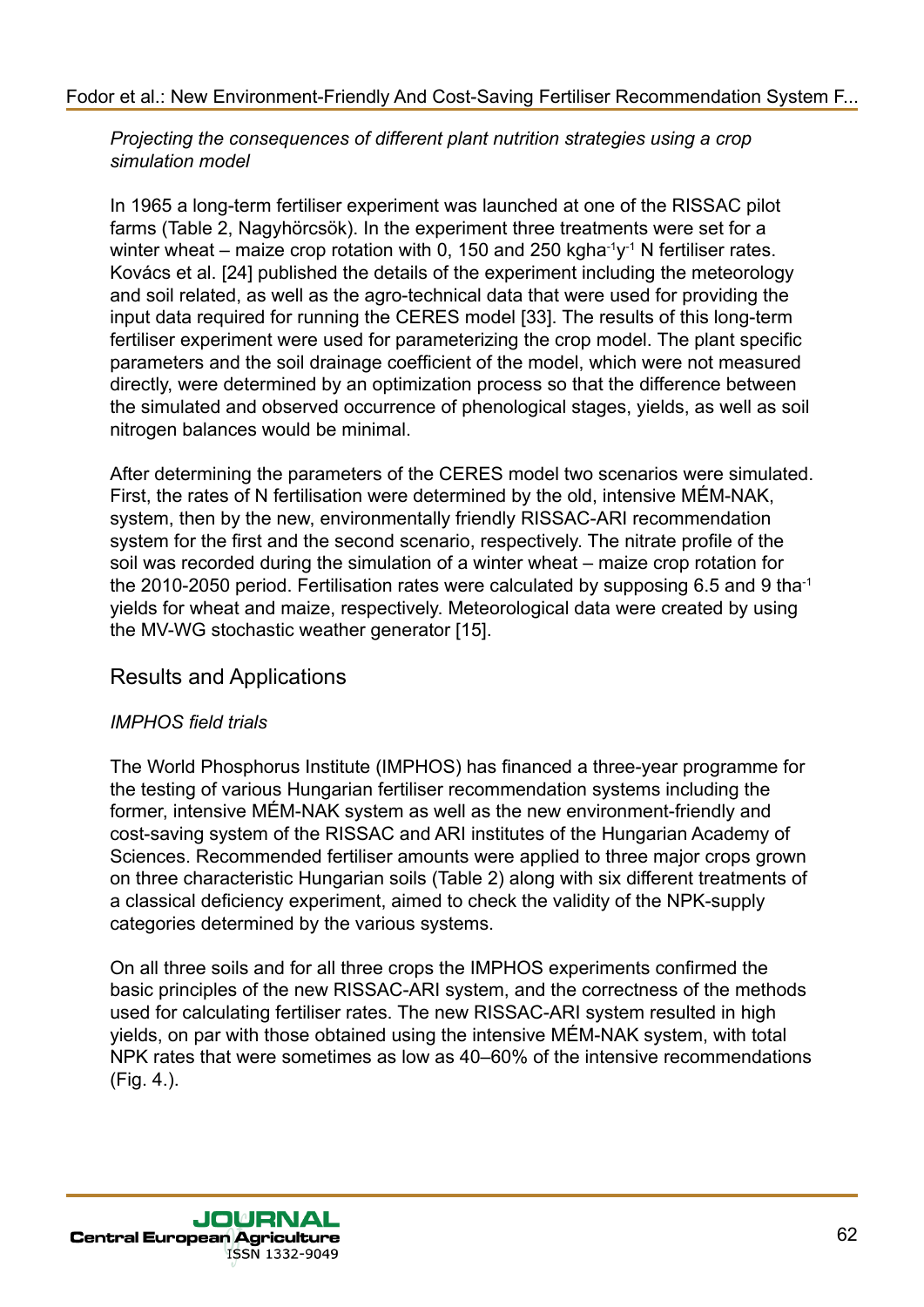

RISSAC-ARI

**MÉM-NAK** 

Fig. 4. NPK active ingredients, yields in cereal unit (CU) and income levels of the different treatments according to the old (MÉN-NAK) and new (RISSAC-ARI) advisory systems achieved in the IMPHOS experiments averaged over the three locations and three years (three crops), 2004-2006, Hungary.

#### *19*th *CEECs conference*

The 19<sup>th</sup> meeting of the Central and Eastern European Countries took place in Visegrad, Hungary in 2007 with the participation of more than 30 plant nutrition experts from 11 countries of Europe. The main objective of the meeting was to compare the PK fertiliser recommendation systems of the participating countries. Two soil samples were collected from each of the 11 countries (22 in total) and recommendations were made for 6 crops (winter wheat, rape, rye, potato, maize and maize for silage) for all of the 22 soils (132 recommendations in total) using the recommendation systems of the participating countries. The recommended P and K amounts of these 132 recommendations were averaged for all of the 11 systems [21] [39] [13] [26] and presented on Fig. 5. It became obvious that each participating country continues to use intensive systems as far as PK fertilisation is concerned. The new, RISSAC-RIA system on the other and, served as an exception, it recommended considerably lower PK doses than each of the other systems.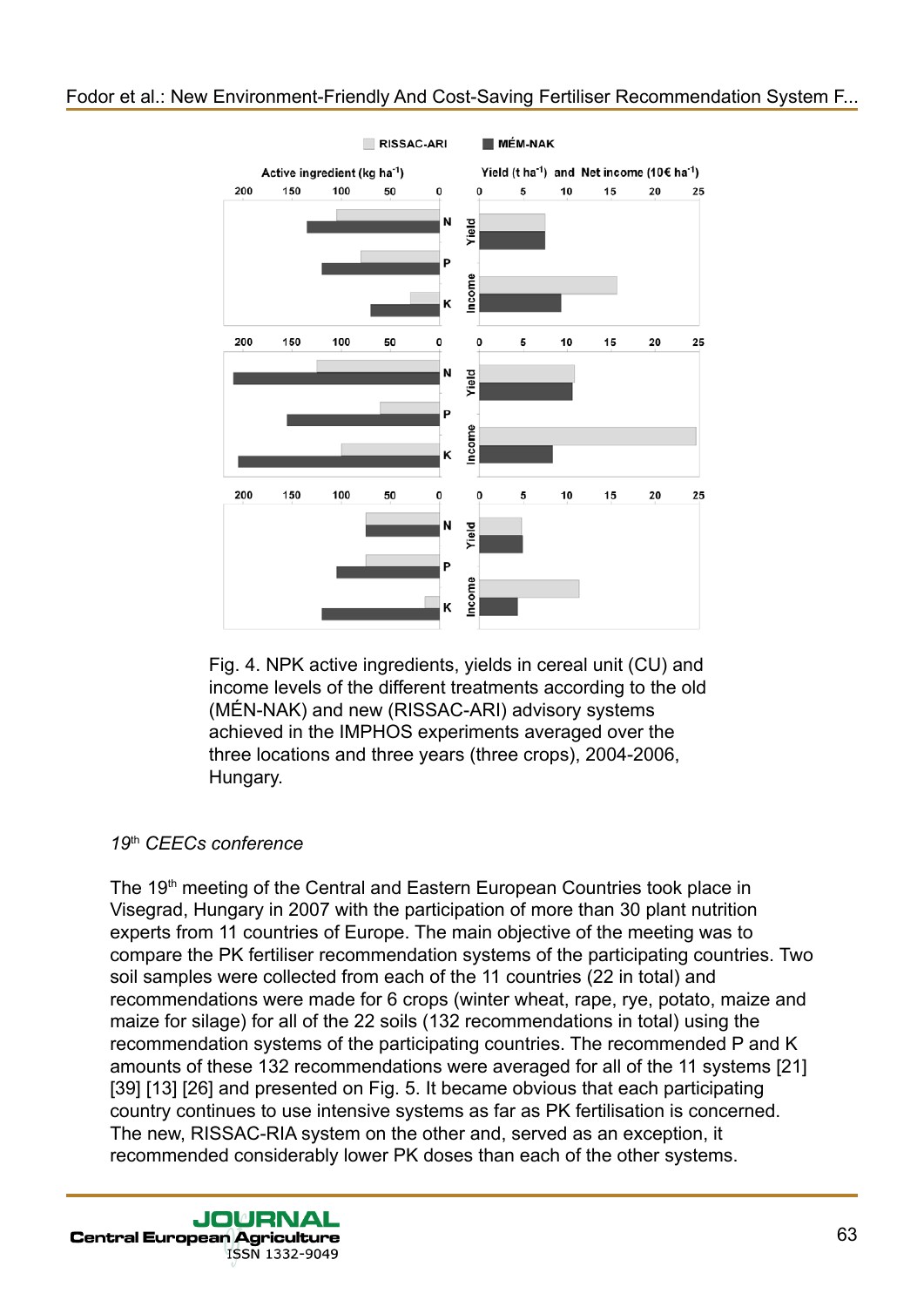



## *Hungarian Innovation Grand Prize*

Owing to its solid scientific background the new, cost-saving and environment-friendly system can save around 75  $\epsilon$ ha-1year<sup>-1</sup> for farmers who switch over to using the RISSAC-ARI system because in average it recommends considerably lower N,  $\mathsf{P}_2\mathsf{O}_5$ and K<sub>2</sub>O fertiliser doses than the MEM-NAK systems (Fig. 4.). In 2007, two years after the software version of the RISSAC-ARI system was officially released consultants issued recommendations for 160,000 ha arable land using the new system. Supposing that in the previous year the MÉM-NAK system was used for preparing the fertilisation plans an amount of 12,000,000 € was saved for Hungarian farmers, excluding the savings resulting from the decreased expenses on fertiliser transportation and application.

Following the very same train of thoughts it can be calculated that 4,800,000 kg less N got into Hungarian soils in 2007 owing to the use of the new RISSAC-ARI system, considerably decreasing the risk of contaminating the subsurface waters due to lower nitrate leaching rates.

Since its official release on the Internet, recommendations have been issued for more than 350,000 ha arable land of more than 1000 farmers and agricultural enterprises in Hungary. Recently the second biggest co-operative farm of a neighbouring country, managing almost 100,000 ha of arable land, has indicated the intention of using the RISSAC-ARI system and tested its recommendations on more than an 8000 ha area. Since Mehlich3 is the official method [27] in that country, Mehlich3-AL conversion equations [10] have been incorporated into the recommendation system in order to enable it to determine the soil PK supply status using Mehlich3-PK values as well.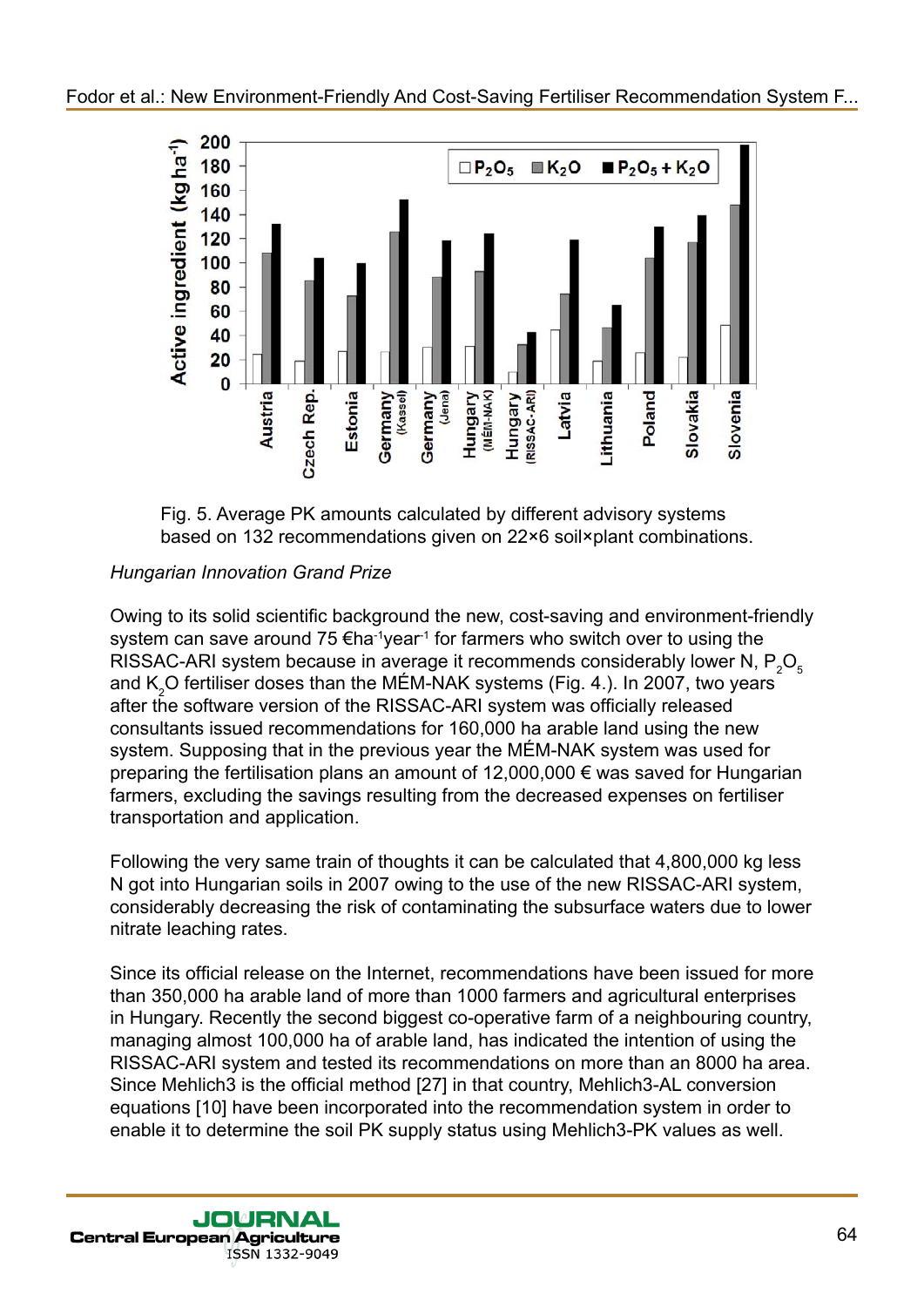Owing to the above mentioned examples the new environment-friendly and costsaving fertiliser recommendation system of the RISSAC and ARI institutes of the Hungarian Academy of Sciences was awarded the Hungarian Innovation Grand Prize in 2008 as a good example for a complete innovation chain.

*Projecting the consequences of different plant nutrition strategies using a crop simulation model*

During the 40 years of the simulated period 6000 and 5000 kgha-1 N fertiliser were applied according to the recommendations of the old, MÉM-NAK and the new, RISSAC-ARI systems. As a consequence of this inequality a considerable difference developed between the soil nitrate profiles of the two scenarios (Fig. 6.). According to the model results 900 kgha-1 more nitrate (1150 vs. 250 kgha-1) leached below the root zone when the fertilisation practice followed the recommendations of the old, intensive system. Even with the doses of the environmentally friendly system 5 % of the total applied fertilisation amount was wasted due to nitrate leaching. In very dry years a considerable fraction of the N fertiliser could remain in the root zone due to the limited water and N uptake of the plants. The new advisory system does not take into account in the calculations the amount of N fertiliser remained in the root zone after a poor yield thus the surplus would leach out in a moist period sooner or later. The results suggest that the amount of fertiliser applied above the dose recommended by the RISSAC-RIA system is superfluous, thus potentially is a subject of nitrate leaching.



Fig. 6. Simulated nitrate profiles when the N fertiliser rates were calculated with the environmentally friendly (a) RISSAC-ARI and then intensive (b) MÉM-NAK recommendation systems for winter wheat – maize crop rotation between 2010 and 2050.

JOVER **Central European Agriculture** ISSN 1332-9049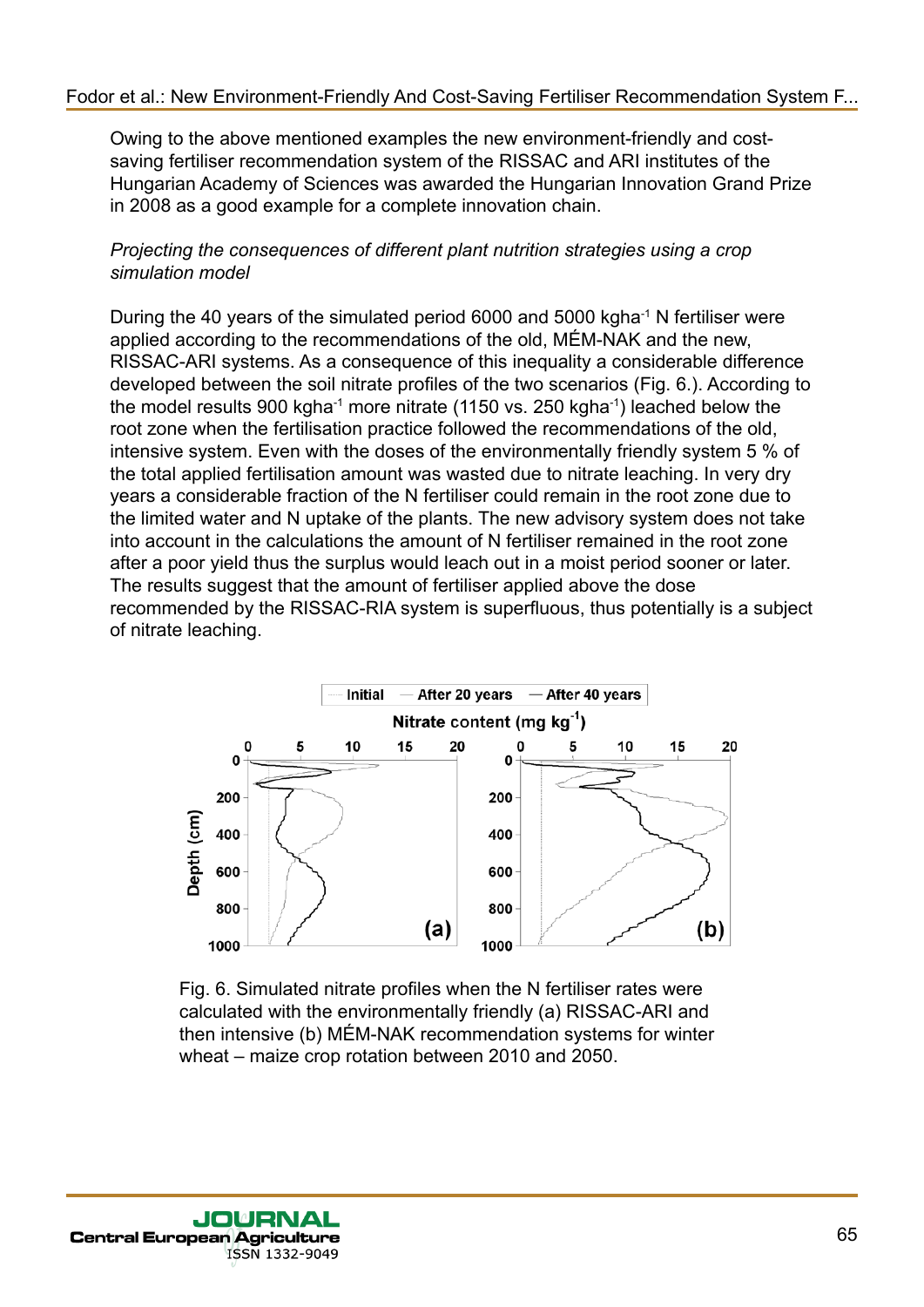# **Conclusions**

The political and economic changes in the late 1980s and early 1990s radically altered the fertilising practice of the Hungarian farmers. The new fertiliser recommendation system - based on the evaluation of the results of the published Hungarian long-term field trial data in the period of 1960 to 2000 - faces the new challenges, allowing minimal agricultural NP losses to surface and subsurface waters, while providing adequate NPK doses for safe, high yield level crop production maximizing the income per unit area. Several field experiments as well as comparative analyses have confirmed the correctness of the basic principles as well as the methods of calculating fertiliser rates of the new RISSAC-ARI system. The primary purpose of the computerized system is to assist crop-producing farmers in using the nutrient resources at their disposal as rationally and economically as possible. At the same time, the principles of the system could also be used for decreasing environmental protection related risks, such as nitrate leaching. The new, environmentally friendly system could be enhanced by taking into account in its calculations the N fertiliser amount remained in the soil after a low-yield year

# Acknowledgements

The authors would like to express their gratitude to the following institutes and grants for providing financial support for testing the new recommendation system: World Phosphorus Institute (2003-2007); OTKA K67672; GAK 2005 6B\_KM\_05 (2005- 2007) and Syngenta Ltd. as well as Syngenta Seeds Ltd. (2008-2009).

# References

- [1] AFFIRM 2005. Alberta Farm Fertilizer Information and Recommendation Manager. Available at: http://www1.agric.gov.ab.ca/\$department/softdown.nsf/main?openf orm&type=AFFIRM&page=information; accessed 28/8/2009.
- [2] Árendás T., Csathó P., The effect of mineral fertilizers and farmyard manure with equivalent NPK active ingredient content as a function of soil characteristics. Agrokémia és Talajtan (1994) 43: 399-407. (in Hungarian)
- [3] Árendás T., Csathó P., Molnár D., Correlation between the yield and the specific nutrient content of plants in fertilisation experiments. Scientific Workshop on Crop Production, Budapest, Hungary. (1999) (in Hungarian)
- [4] Berzsenyi Z., The effects of N fertilisation and different climatic conditions on grain yield and responses to N fertilisation of corn (Zea mays L) hybrids, grown in a long-term field trial, 1970 to 1991. Növénytermelés (1993) 42: 49-62. (in Hungarian)
- [5] Buzás I., Fekete A., (Eds.) Fertilization directives on farm-level. MÉM NAK, Budapest. (1979) (in Hungarian)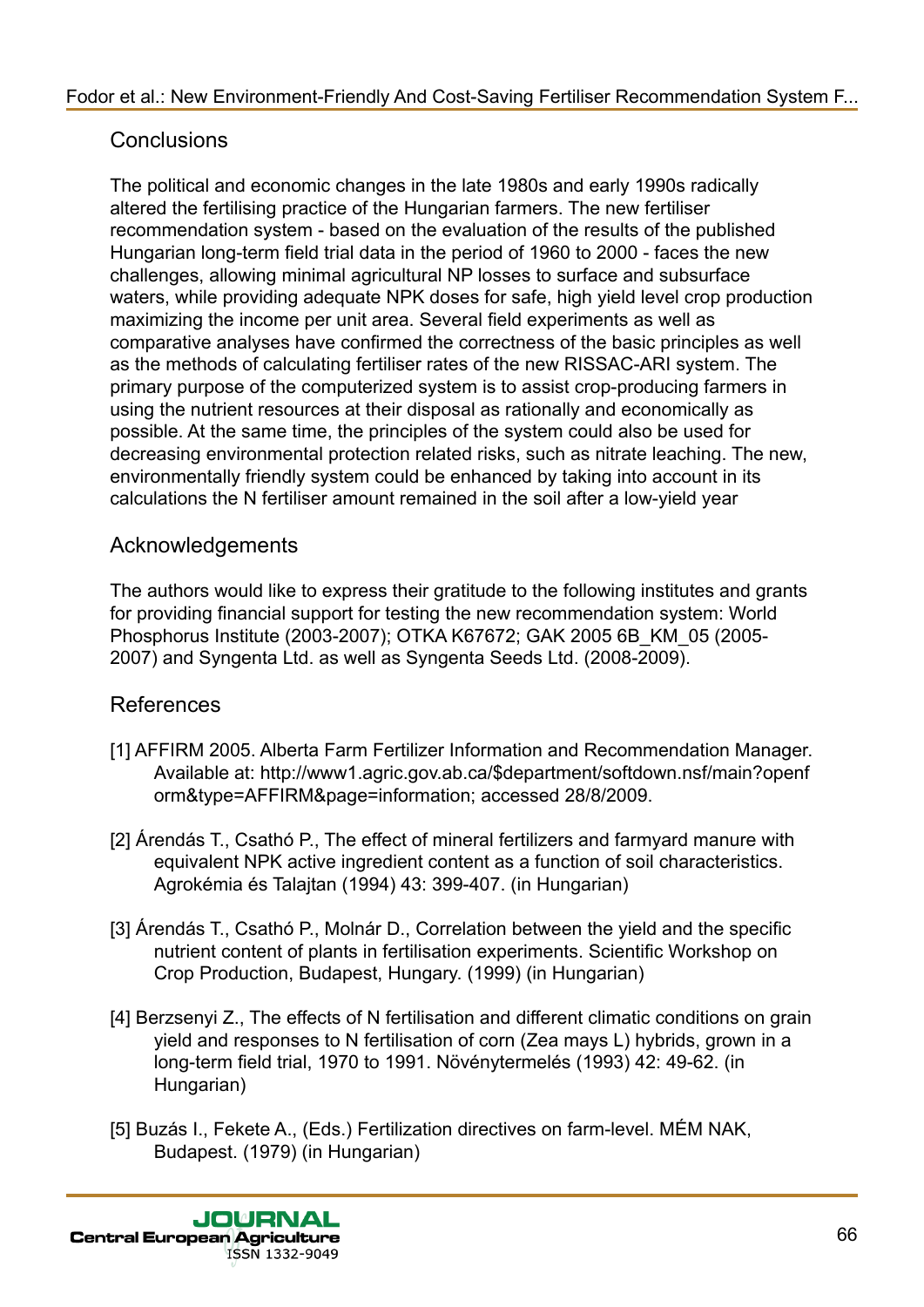- [6] Carrs Fertilisers 2009. Free Fertiliser Recommendation. Available at: http://www. carrs-fertiliser.co.uk/freefertiliser/index.html; accessed 28/8/2009.
- [7] Csathó P., Relationship between the K supply of soil and the responses of corn, winter wheat and alfalfa to K fertilization in Hungarian field experiments, 1960– 1990. Agrokémia és Talajtan (1997) 46: 327-345. (in Hungarian)
- [8] Csathó P., Árendás T., Németh T., New, environmentally friendly fertiliser advisory system, based on the data set of the Hungarian long-term field trials set up between 1960 and 1995. Communications in Soil Science and Plant Analysis (1998) 29: 2161-2174.
- [9] Csathó P., Kádár I., P-Zn interaction studies on maize (Zea mays L.) monoculture. In: 6<sup>th</sup>. International Trace Element Symposium. Cu, Zn and other Trace Elements (1989) Vol. 2 (eds M. Anke et al.), pp. 630-637. Leipzig-Jena, Germany.
- [10] Csathó P., Nutrient turnover of the soil-plant system and its agronomy and environmental protection related aspects. D.Sc. dissertation. Hungarian Academy of Sciences, Budapest. (2004) (in Hungarian)
- [11] Csathó P., Árendás T., Fodor N., Németh T., Evaluation of different fertilizer recommendation systems on various soils and crops in Hungary. Communications in Soil Science and Plant Analysis (2009) 40: 1689-1711.
- [12] Čeh B., Tajnŝek A., Koŝir I.J., Comparison of guidelines for fertilization with potassium among European laboratories according to two soil samples from Slovenia. In: New challenges in field crop production: proceedings of symposium, (ed A. Tajnŝek) (2008) pp. 32-45. Slovensko agronomsko društvo, Ljubljana, Slovenia.
- [13] Debreczeni B., Debreczeni, B-né., (Eds.) Fertilization Researches, 1960–1990. Akadémiai Kiadó, Budapest. (1994) 411 p. (in Hungarian)
- [14] Egnér H., Riehm H., Domingo W.R., Untersuchungen über die chemische Bodenanalyse als Grundlage für die Beurteilung de Nährstoffzustandes der Böden. II. Kungl Lantbrukshögskolans Annaler (1960) 26: 199-215.
- [15] Fodor N., Dobi I., Mika J., Szeidl L., MV-WG: a new multi-variable weather generator. Meteorology and Atmospheric Physics (2010) 107:91-101.
- [16] IISS 2009. Soil Test Crop Response Based Fertilizer Recommendation System. **Indian Institute of Soil Science, Bhopal.** Available at: http://www.iiss.nic.in/ stcr/Default.asp; accessed 28/8/2009.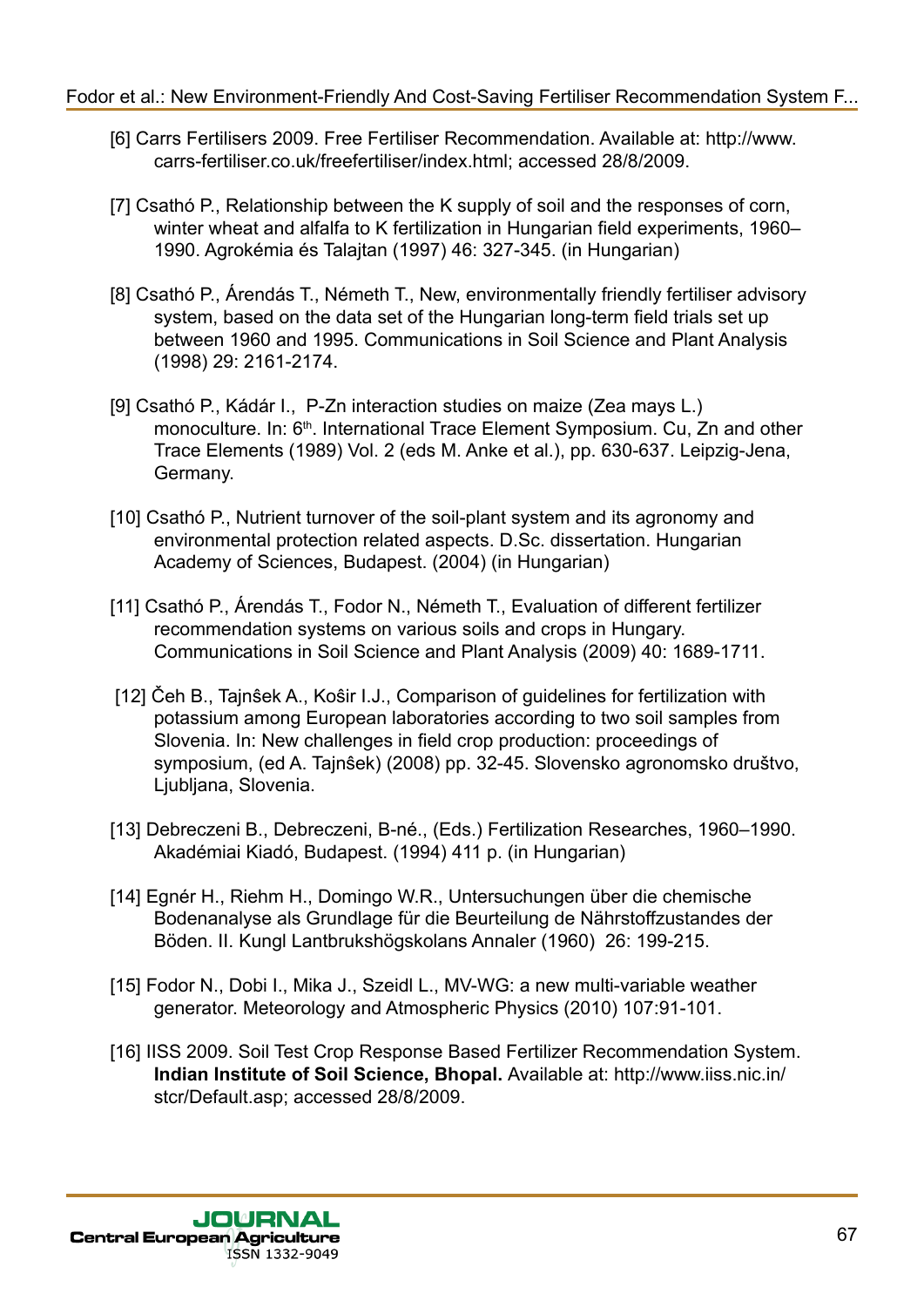- [17] Izsáki Z., Correlations between the nutrient content status and the yield level and quality of sugar beet based on plant analyses. C.Sc thesis, Szarvas, Hungary. (1988) (in Hungarian)
- [18] Izsáki Z., Iványi I., Changes in AL-soluble phosphorus and potassium content of a chernozem-meadow soil in a long-term fertiliser experiment. Növénytermelés (2002) 51: 703-712. (In Hungarian)
- [19] Izsáki Z., Effect of soil P supply on P-Zn interactions in a maize (Zea mays L.) long-term field experiment. Cereal Research Communications (2008) 36: 1851- 1854.
- [20] Kadlicskó B., Krisztián J., Holló S., Results of potassium fertilizer experiments set up on brown forest soils. Növénytermelés (1988) 37: 43-51. (In Hungarian)
- [21] Kanger J., Kevvai T., Kevvai L., Kärblane H., Fertilization ABC. AS Rebellis Press, Estonia (1998) (in Estonian)
- [22] Krisztián J., Holló S., Periodic phosphorus fertilization. Növénytermelés (1992) 41: 141-148. (in Hungarian)
- [23] Kádár I., Basic principles and methods of plant nutrition. RISSAC–AKAPRINT, Budapest. (1992) 398 p. (in Hungarian)
- [24] Kovács G.J., Németh T., Ritchie J.T., Testing Simulation Models for the Assessment of Crop Production and Nitrate Leaching in Hungary. Agricultural Systems (1995) 49: 385-397.
- [25] Lásztity B., Csathó P., Study on the effect of cumulative NPK fertilization in wheat-maize diculture. Növénytermelés (1994) 43: 157-167. (in Hungarian)
- [26] MARL, 2008. Methodology on elaboration of plant fertilizing plan. Ministry of Agriculture of the Republic of Latvia, Riga, Latvia.
- [27] Mehlich A., Mehlich 3 soil test extractant: a modification of the Mehlich 2 extractant. Communications in Soil Science and Plant Analysis (1984) 15: 1409-1416.
- [28] Nagy J., The effect of fertilisation on the yield of corn (Zea mays L.) in years with different climatic conditions. Növénytermelés (1995) 44: 493-506. (In Hungarian)
- [29] Németh T., Application of the Bray-Mitscherlich equation approach for economically and environmentally sound fertilization of field crops in Hungary. Communications in Soil Science and Plant Analysis (2006) 37: 2227-2247.